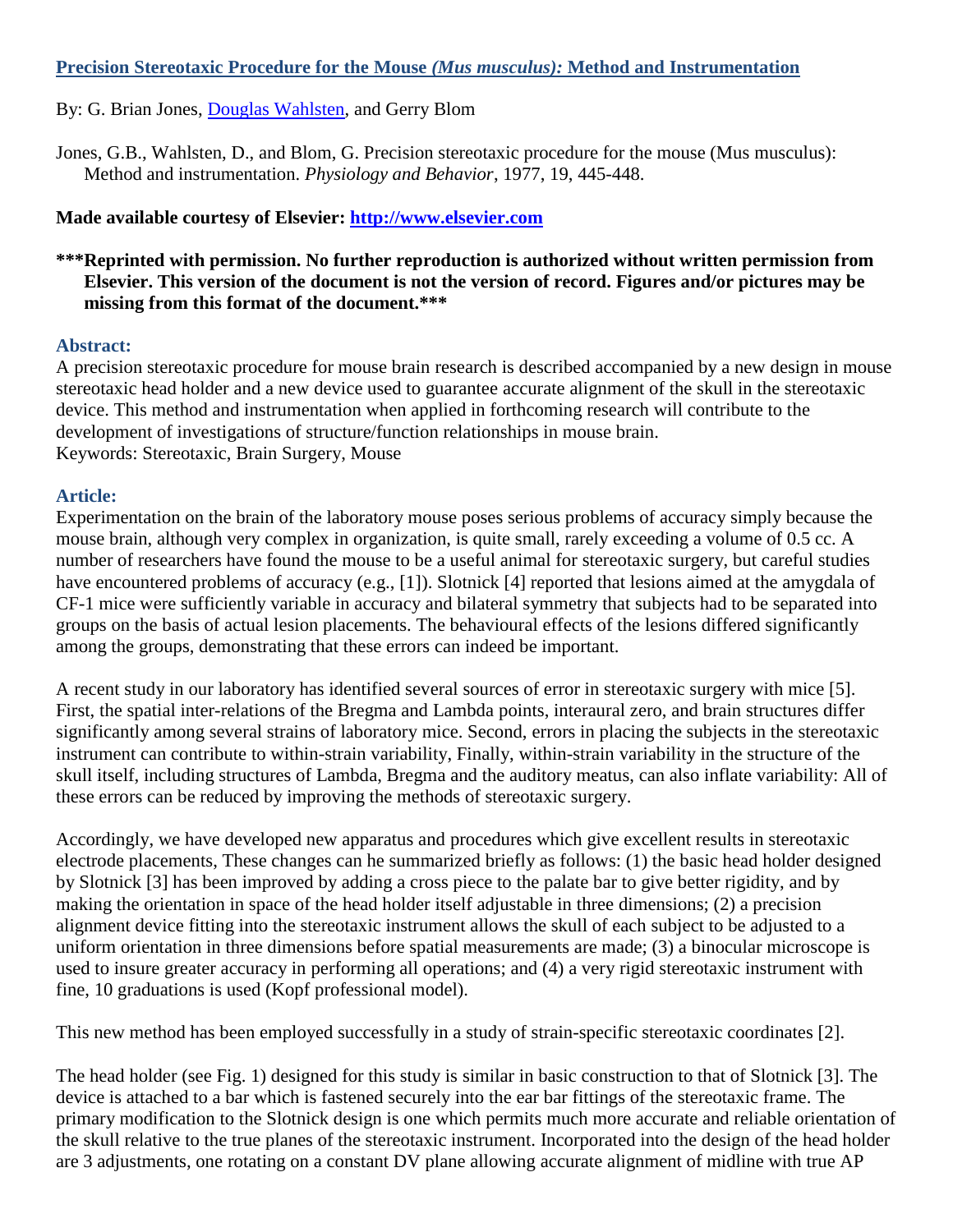(midline adjust), one rotating on a constant AP plane allowing accurate alignment of bilateral homotopic skull points in the DV plane (horizontal adjust), and one rotating about a constant ML plane permitting accurate determination of the defined Bregma above Lamda position (vertical adjust). To facilitate accurate alignment of the skull with respect to the true cardinal planes of the instrument, a special alignment device (see Fig. 1) was constructed to precision specifications in such a way that, when attached to the Kopf stereotaxic frame via the tower and adapted electrode carrier, the three reference planes of the stereotaxic instrument can be compared directly to the orientation of the skull, and appropriate alignment corrections can be made using the adjustments available in the head holder. The alignment device was constructed in such a way that when viewed from the side, a line joining the pin points subtends an angle of 6 degrees (anterior pin high) relative to the true horizontal plane of the instrument (the mean Bregma above Lambda elevation across several strains, [5] ). The pair of pins which are parallel to the stereotaxic AP plane are 4 mm apart, the mean Lambda-Bregma distance across several strains [5]. The two pins which are parallel to the stereotaxic ML plane lie equidistant from the two AP pins, their tips placed so as to follow, the 6° AP elevation.



FIG. 1. Detail - Mouse stereotaxic head holder and alignment device.

Accurate location of trephine holes and the resultant opportunity to use extremely small burrs is accomplished by employing a modified electrode carrier and drill assembly as seen in Fig. 2. Drilling is conducted under stereoscopic observation which provides visibility of such a quality that holes can be drilled with no danger of superficial neurostructural damage or interruption of blood supply. This has proven to be a valuable asset in other, chronic preparations.

After appropriate surgical preparation, the subject is placed in the head holder by inserting the palate bar between the tongue and palate, such that the incisors' fit into the forwardmost of the two small holes (see Fig. 1), the cross-bar resting just posterior to the most posterior upper dentation. The Plexiglas nasal clamp is then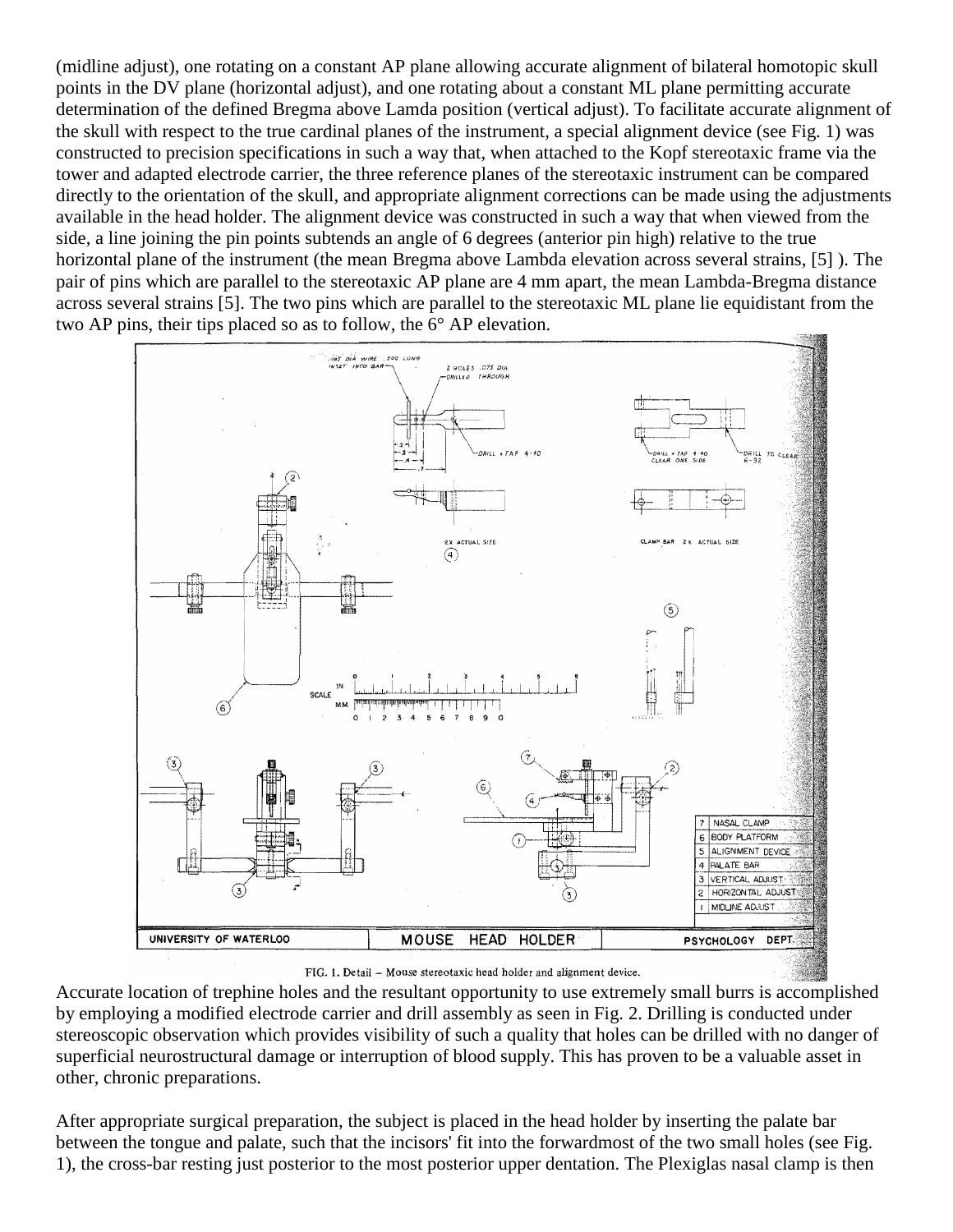lowered and tightened on the nasal bones resulting in a rigidly held preparation free from the encumbrances of protruding ear bars and tooth bar.

After making a midline incision and retracting the scalp, the alignment device is lowered to the skull of the animal such that the anterior pin rests over the Bregma intersection (Fig, 2). Viewing the preparation and alignment pins through the stereoscope, the surgeon can clearly view any error in skull orientation with respect to the true instrument planes and adjust the skull orientation accordingly. The headholder has been designed in such a way that the three adjustment planes are co-axial, with the intersection at the Bregma point. This feature permits the surgeon to make alignment corrections to the preparation without necessitating removal of the alignment pins from their skull land marks since movement of the skull in any plane leaves Bregma relatively stationary. With practice this procedure takes little time and results in consistent orientation of the skull of each subject in the instrument. The use of a moderate power  $(30-40 \times)$  stereoscope is essential to the procedure.



 $\mathbf{a}$ 



FIG. 2. (a) C57BL/6J mouse secured in the head holder. The alignment device is in place in preparation for the skull alignment procedure. (b) Stereotaxic apparatus including drill assembly, stereoscope, and head holder.

 $\mathbf b$